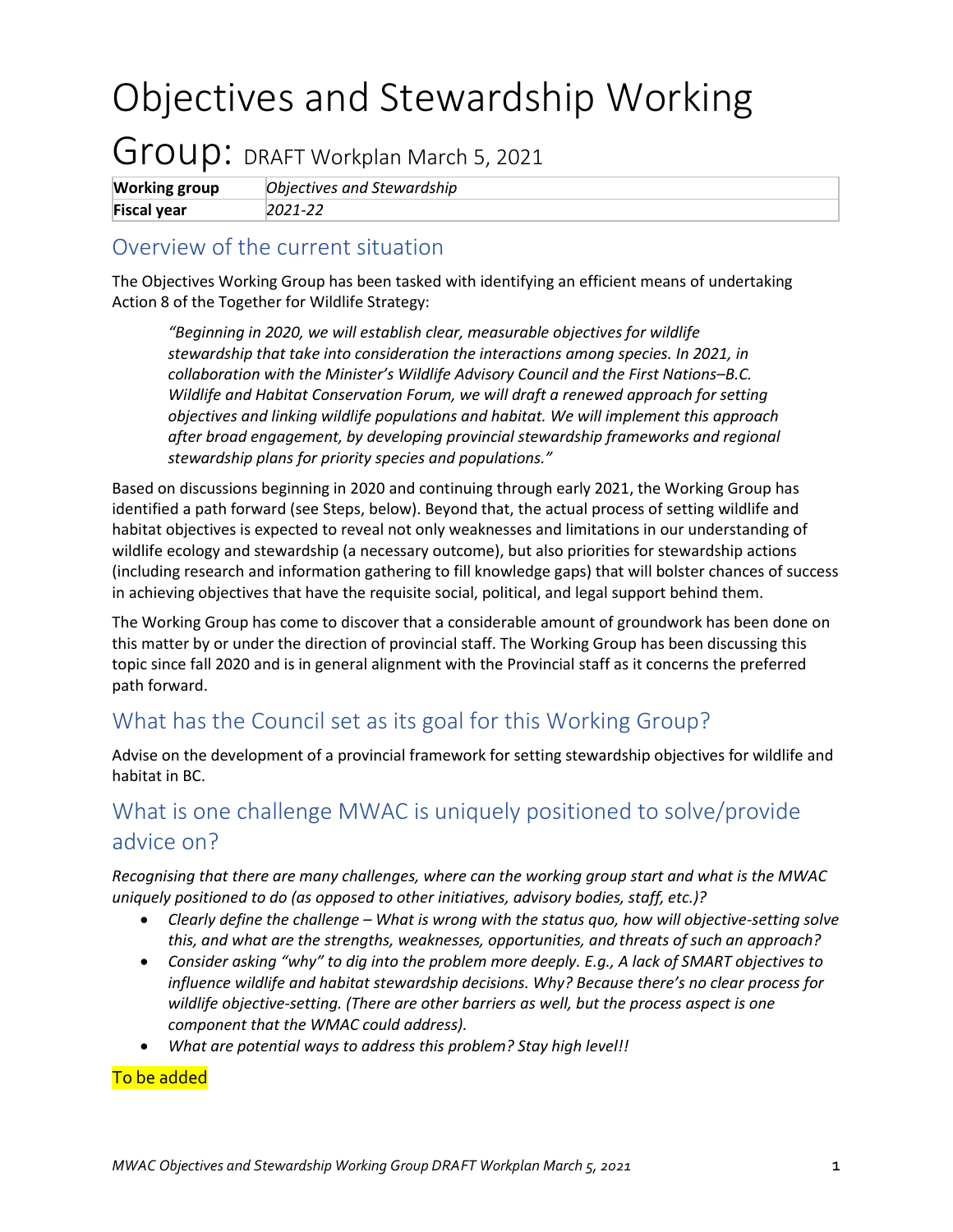### What is ONE tangible outcome that MWAC can realistically deliver within 1-2 years?

Advise the Province on the development of a draft wildlife objective-setting policy for BC.

*(There may also be other outcomes that this WG would like to address, but these can come later)* 

What steps are needed, who should do them, and by when should they be completed?

- *What is realistic given other commitments for Council members and staff?*
- *What resources are needed to prepare a recommendation to Council? (e.g., information, staff time, research)*
- *Who else do you need to consult with? (e.g., Forum, other ministries if proposing a new objective-setting policy).*

| <b>Step</b>                                                                                                                                                                                                                                                                                                                                                                                                                                                                                                                                                                                                                                                                                                                                                                                                                                                                                                                                                                                                                                                                                    | Who?                                                        | When?               |
|------------------------------------------------------------------------------------------------------------------------------------------------------------------------------------------------------------------------------------------------------------------------------------------------------------------------------------------------------------------------------------------------------------------------------------------------------------------------------------------------------------------------------------------------------------------------------------------------------------------------------------------------------------------------------------------------------------------------------------------------------------------------------------------------------------------------------------------------------------------------------------------------------------------------------------------------------------------------------------------------------------------------------------------------------------------------------------------------|-------------------------------------------------------------|---------------------|
| Summarise work done to date and barriers identified through past<br>engagement                                                                                                                                                                                                                                                                                                                                                                                                                                                                                                                                                                                                                                                                                                                                                                                                                                                                                                                                                                                                                 | <b>Staff</b>                                                | Spring 2021         |
| Determine interest from FN Forum and PHTAT in being involved with Working<br>Group (or through another mechanism)                                                                                                                                                                                                                                                                                                                                                                                                                                                                                                                                                                                                                                                                                                                                                                                                                                                                                                                                                                              | <b>Working Group Summer 2021</b><br>(with staff<br>support) |                     |
| Identify important components to include in an objective-setting policy                                                                                                                                                                                                                                                                                                                                                                                                                                                                                                                                                                                                                                                                                                                                                                                                                                                                                                                                                                                                                        | <b>Working Group Summer 2021</b>                            |                     |
| Draft a preliminary policy for Working Group that includes:<br>The background, goals, objectives of a stewardship objectives-setting<br>framework<br>Guiding principles (including the need to consider: Indigenous<br>interests, existing regional priorities; SMART objectives, multi-species<br>assemblages; spatial and temporal scales; strengths, weaknesses,<br>opportunities, threats - including potential synergies and conflicts<br>with existing and pending legislation)<br>Definitions (e.g., habitat)<br>٠<br>Process for identifying priority wildlife and habitat<br>values (including the potential role of umbrella species, biodiversity<br>hotspots [e.g., wetlands])<br>Process for setting objectives, including linkages between wildlife<br>٠<br>populations and habitat<br>Linkages between headquarters and regions<br>Linkages to Advisory Bodies (e.g., PHTAT) and the general public<br>Possible enabling legislative changes,<br>$\bullet$<br>Ongoing roles of the MWAC<br>Other elements of a stewardship objectives-setting framework as deemed<br>necessary. | <b>Staff</b>                                                | Summer/Fall<br>2021 |
| Review and refine policy                                                                                                                                                                                                                                                                                                                                                                                                                                                                                                                                                                                                                                                                                                                                                                                                                                                                                                                                                                                                                                                                       | <b>Working Group Summer/Fall</b>                            |                     |
|                                                                                                                                                                                                                                                                                                                                                                                                                                                                                                                                                                                                                                                                                                                                                                                                                                                                                                                                                                                                                                                                                                |                                                             | 2021                |